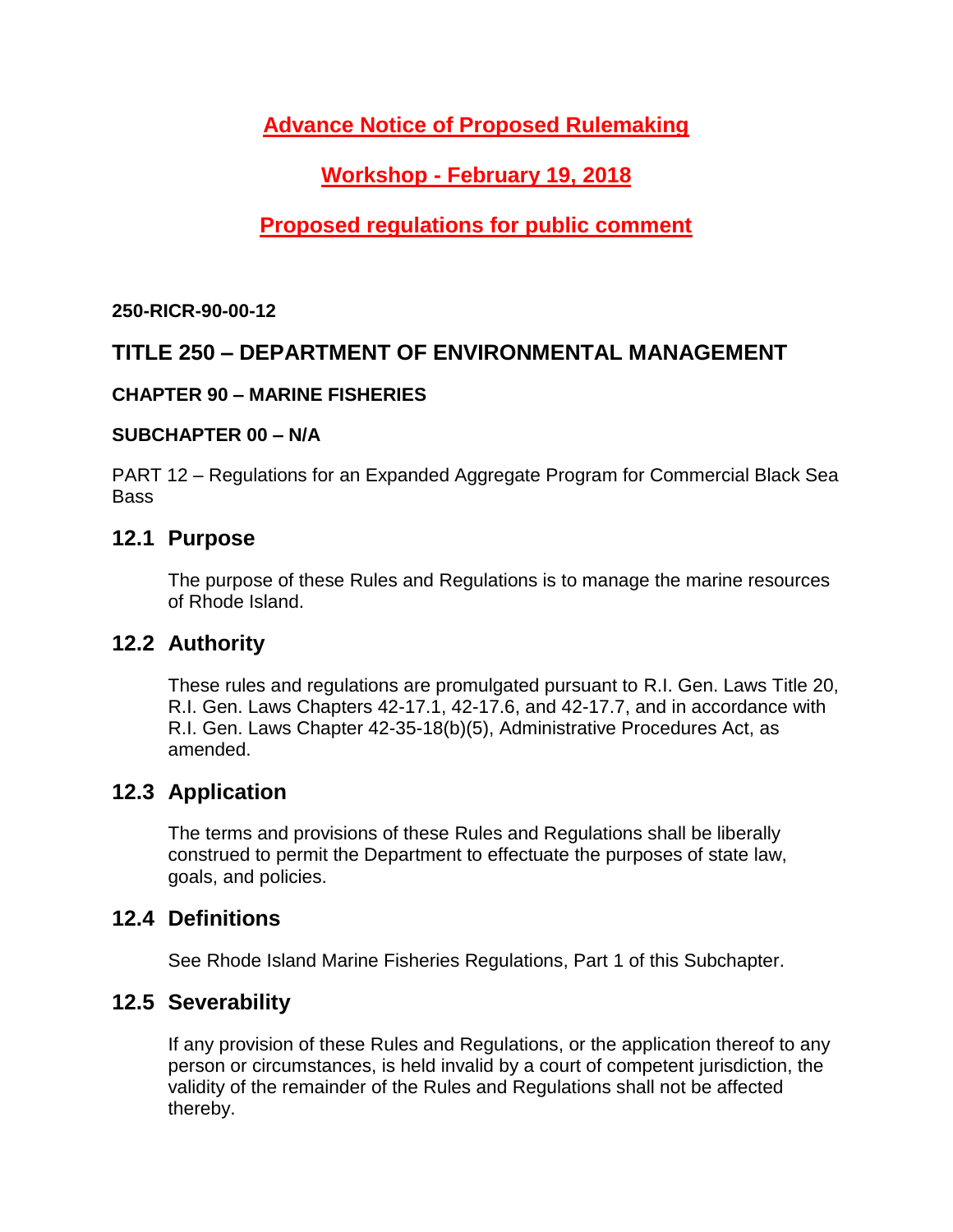## **12.6 Superseded Rules and Regulations**

On the effective date of these Rules and Regulations, all previous Rules and Regulations, and any policies regarding the administration and enforcement of these regulations shall be superseded. However, any enforcement action taken by, or application submitted to, the Department prior to the effective date of these Rules and Regulations shall be governed by the Rules and Regulations in effect at the time the enforcement action was taken, or application filed.

# **12.7 Regulations**

### **12.7.1 Research Pilot.**

- A. A group of vessels will be selected to run a pilot program to gather data on aggregate limits and their effect on harvest rates and quotas. The purpose of the program will be to assess the effectiveness and viability of an aggregate landings approach as an alternative to traditional daily possession limit quota management in the commercial summer flounder and black sea bass fisheries. The Department will undertake the assessment by carefully monitoring the program throughout the course of 2018, evaluating the short-term and potential long-term impacts of the program, including the impacts to non-participating licensed fishermen and prospective future license holders, and determining the extent to which the program meets the goals, principles and standards for marine fisheries management in Rhode Island, as set forth in the RI General Laws. The Department will provide a report on the preliminary findings to the Council no later than December 1, 2018 and a final report by March 2019. The program may be extended beyond 2018 if recommended by the RI Marine Fisheries Council.
- B. Participants in the program will be authorized to commercially harvest and land summer flounder and black sea bass in Rhode Island in any amount, up to the amount of the weekly aggregate limit as specified below. Participants will also be required to meet all other terms and conditions of the program, as set forth below.

### **12.7.2 Participants.**

- A. Anyone may be deemed eligible to participate in the pilot program, provided they meet the following requirements:
	- 1. A participant must be the owner and operator of a vessel that is licensed to harvest and land summer flounder and black sea bass in state waters, and must remain so licensed in 2018.
	- 2. A participant need not have a summer flounder exemption certificate issued to their vessel to participate, however if the participant does not have a summer flounder exemption certificate, the fisherman without the summer flounder exemption certificate on their vessel is prohibited from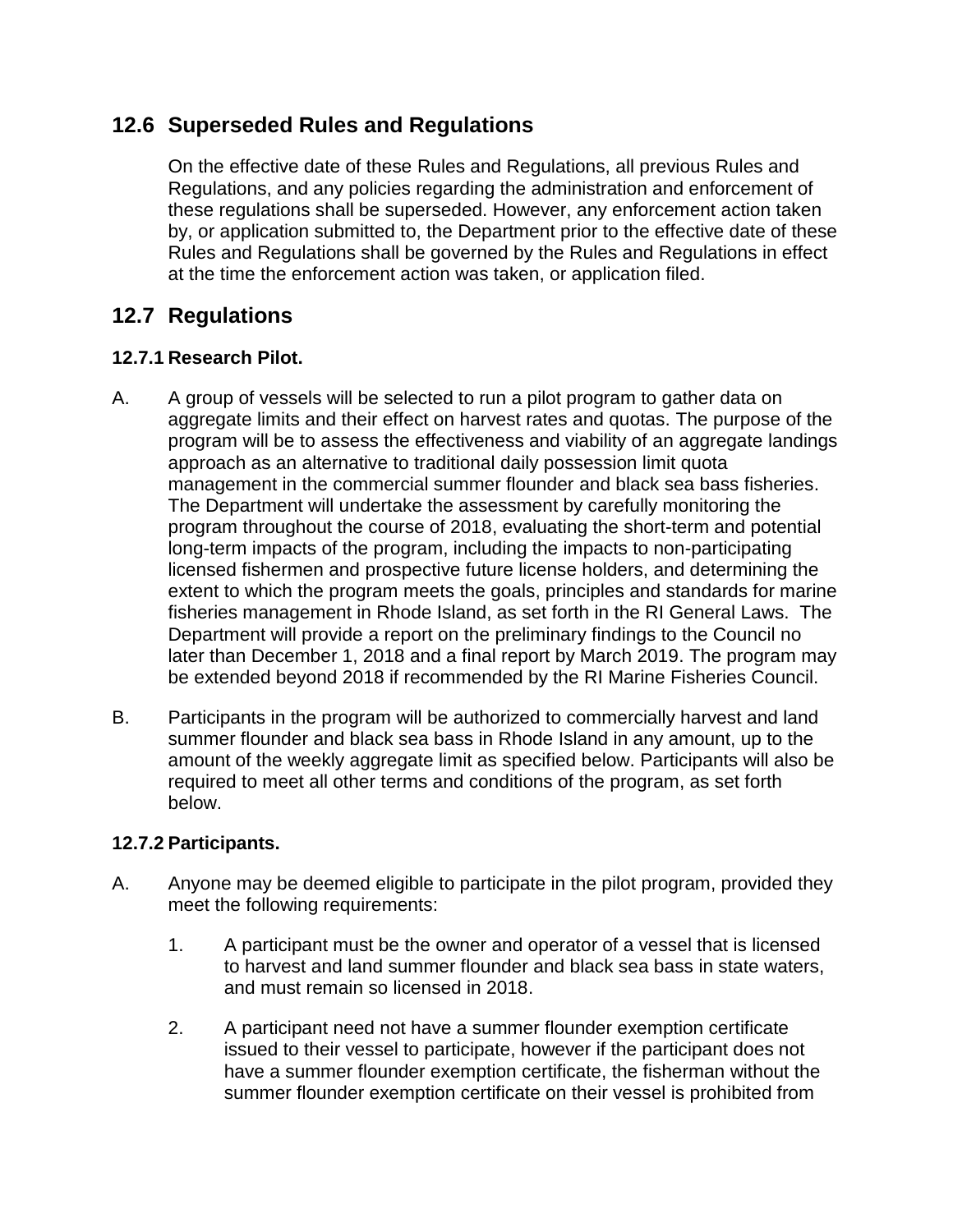possessing more than 200 pounds of summer flounder on any given day until the aggregate limit is reached.

- 3. Participants must be formally selected by the department to participate in the pilot program per the criteria set forth below.
- 4. Participants must apply to be considered for the pilot program through a formal application process as set forth by the department, no later than April 15, 2018.

#### **12.7.3 Vessel selection criteria.**

- A. Any participant may apply for participation in the pilot program, provided the following requirements are met:
	- 1. Each interested fisher must submit an application to the Division, on the application form as developed by the Division.
	- 2. Applicants that participated in the winter 1 aggregate program for summer flounder will not be considered for the pilot program.
	- 3. To gather data across fisheries and fishing gear types, three participating vessels from each of the following gear types will be selected for participation: gill net, otter trawl, rod and real, fish pot, lobster pot. Gear type will be verified for each applicant by reviewing the gear reported on state catch and effort or federal vessel trip reports as submitted to the Division from the applicant.
	- 4. The applicant needs to have a historical record of fishing for summer flounder and black sea bass as recorded in SAFIS and either their federal vessel trip report or state catch and effort logbook dating back to at a minimum 2013.
	- 5. Each applicant must agree to the following data collection elements if they are selected to participate:
		- a. Each participant shall agree to install a vessel monitoring device on their vessel. The vessel monitoring device must be approved by the Division.
		- b. Each participant shall agree to submit catch and effort information through an electronic application. The electronic reporting application must be a Division approved application.
		- c. The cost of the technology needs for items 1 and 2 above will be accommodated by the participant.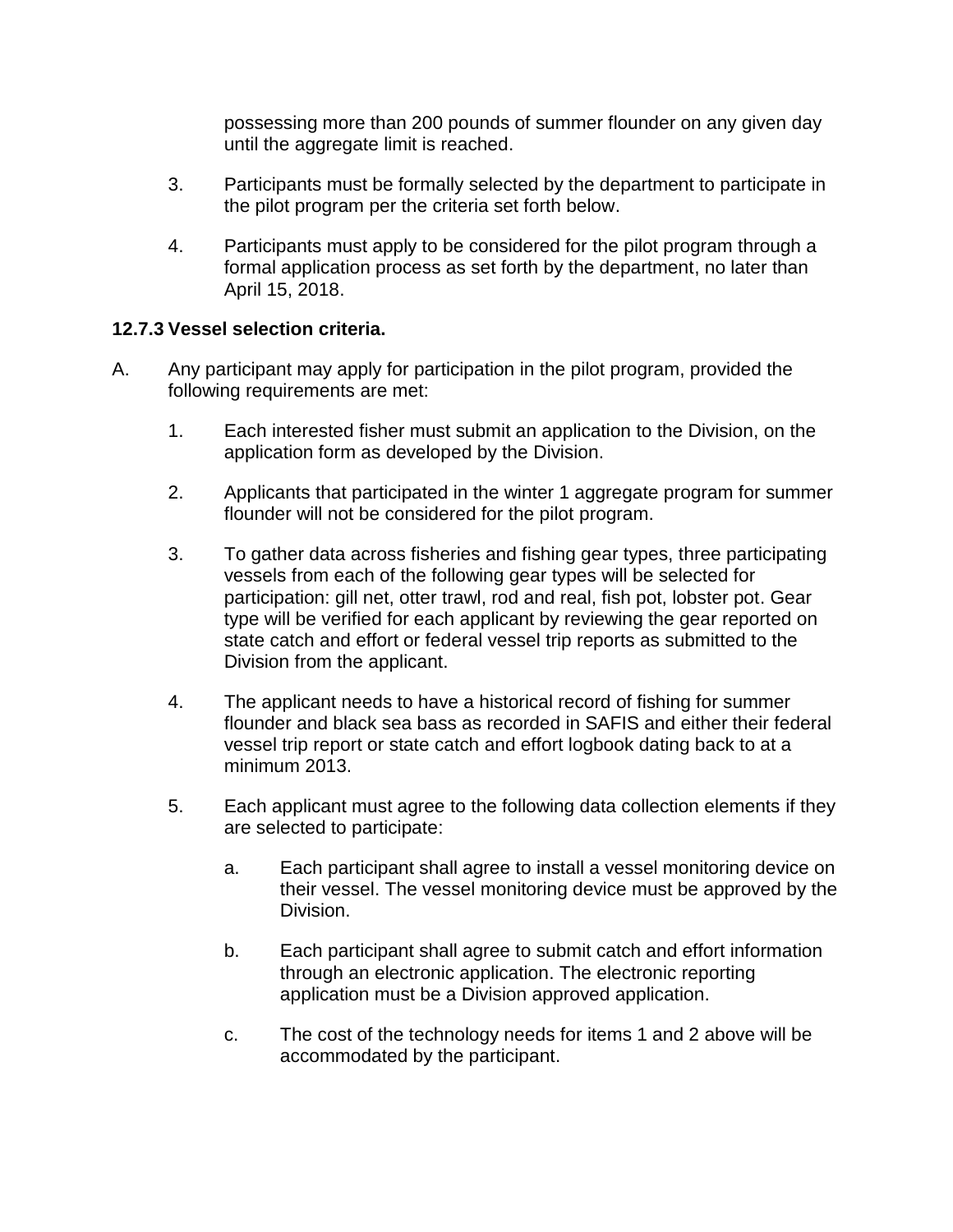- d. The participants electronic applications (vessel monitoring and reporting) must be kept in running order for the duration of the pilot program. Malfunctioning of any device will prohibit the vessel from fishing per the allowances of the pilot program until the device is fixed and in running order.
- e. Lack of adherence to any of the above will lead to removal of the participant from the pilot program for the remainder of the pilot program duration.

#### **12.7.4 Approval of the Pilot Program Participants by the Director.**

- A. Evaluation criteria: All applications submitted to the Division will be reviewed and assessed by the Director for completeness and accuracy.
- B. Final decision: Based on the Director's review of applications, the Director shall select the participants for the pilot program. The selection will be announced publicly as soon as it is made, and the announcement shall include the names of all participating vessels and/or license/permit holders.
- C. If more qualified applicants by gear type category apply than there are spots available, the applicants will be selected through a lottery process.

#### **12.7.5 Program Implementation - Terms and Conditions.**

- A. All participants must allow the Department to publicly disclose all landings of summer flounder and black sea bass made by all participating vessels, on a single-vessel resolution basis.
- B. All participating vessels must agree to take any state or federally authorized observers at any time. Each participant must fund the full costs of any and all observer coverage requested or required by the Division or the National Marine Fisheries Service.
- C. Participating vessels must remain in the program and abide by the terms and conditions of the program throughout 2018. Any vessel that drops out of, or is expelled from, the program will be prohibited from harvesting and landing summer flounder and black sea bass in an aggregate amount for the duration of 2018.
- D. All license/permit holders and vessels participating in the pilot program must adhere to all applicable rules and regulations governing commercial fishing operations, other than those set forth in section 7.7.1, including but not limited to mesh size restrictions, offloading hours, at-sea transfers, and reporting and record-keeping requirements. All license/permit holders and participating vessels will be subject to all State and Federal small mesh landing levels for summer flounder when fishing with small mesh. All license/permit holders and participating vessels will be allowed to fish south of the Southern New England